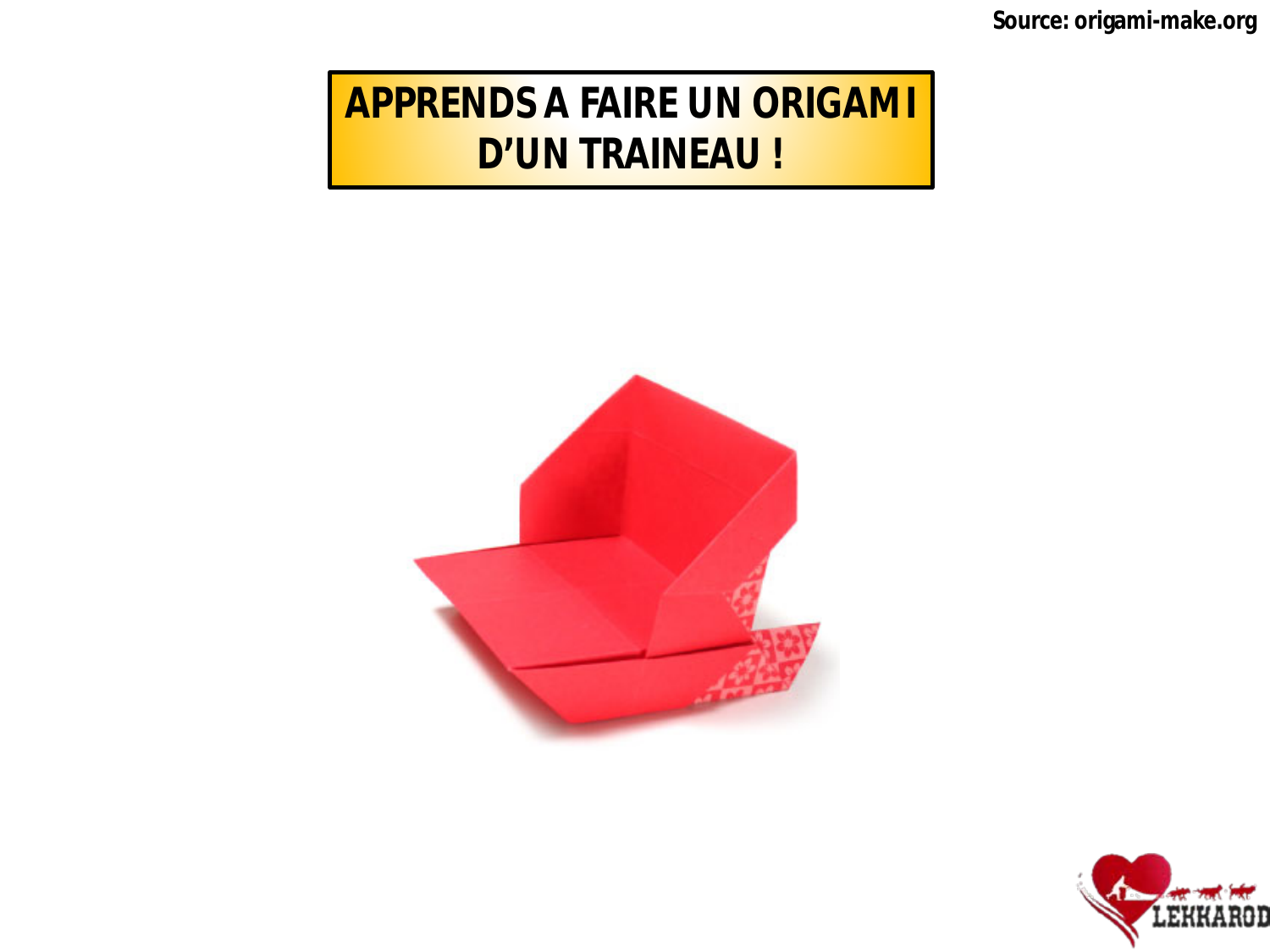

### **1. SE MUNIR D'UN CARRE DE PAPIER DE COULEUR**









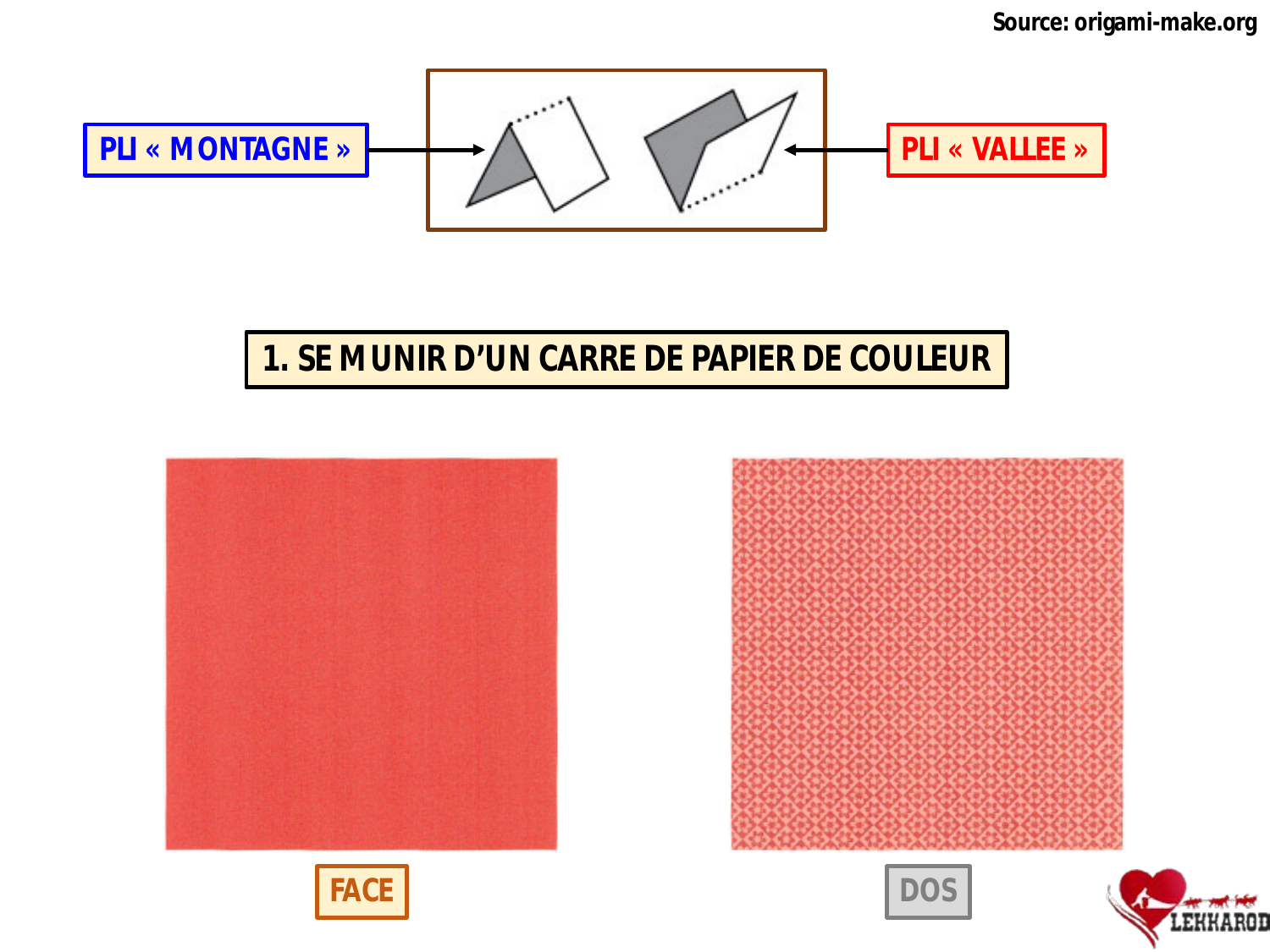**Source: origami-make.org**

### **2. COMMENCER AVEC LA FACE DU PAPIER VERS SOI APPLIQUER UN PLI VALLEE PUIS DEPLIER**





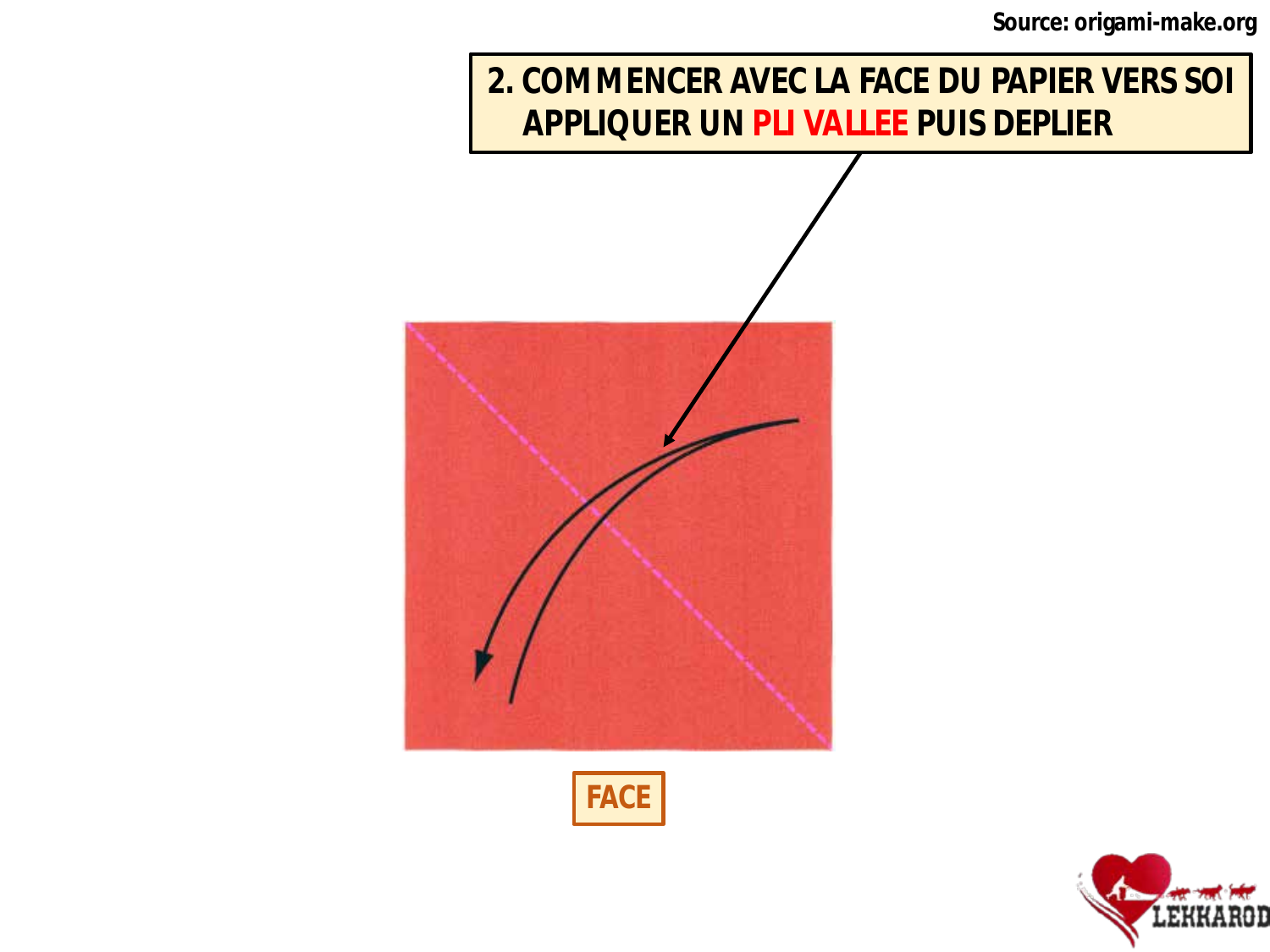## **3. APPLIQUER MAINTENANT UN SECOND PLI VALLEE PERPENDICULAIRE AU PREMIER PUIS DEPLIER COMME INDIQUE**



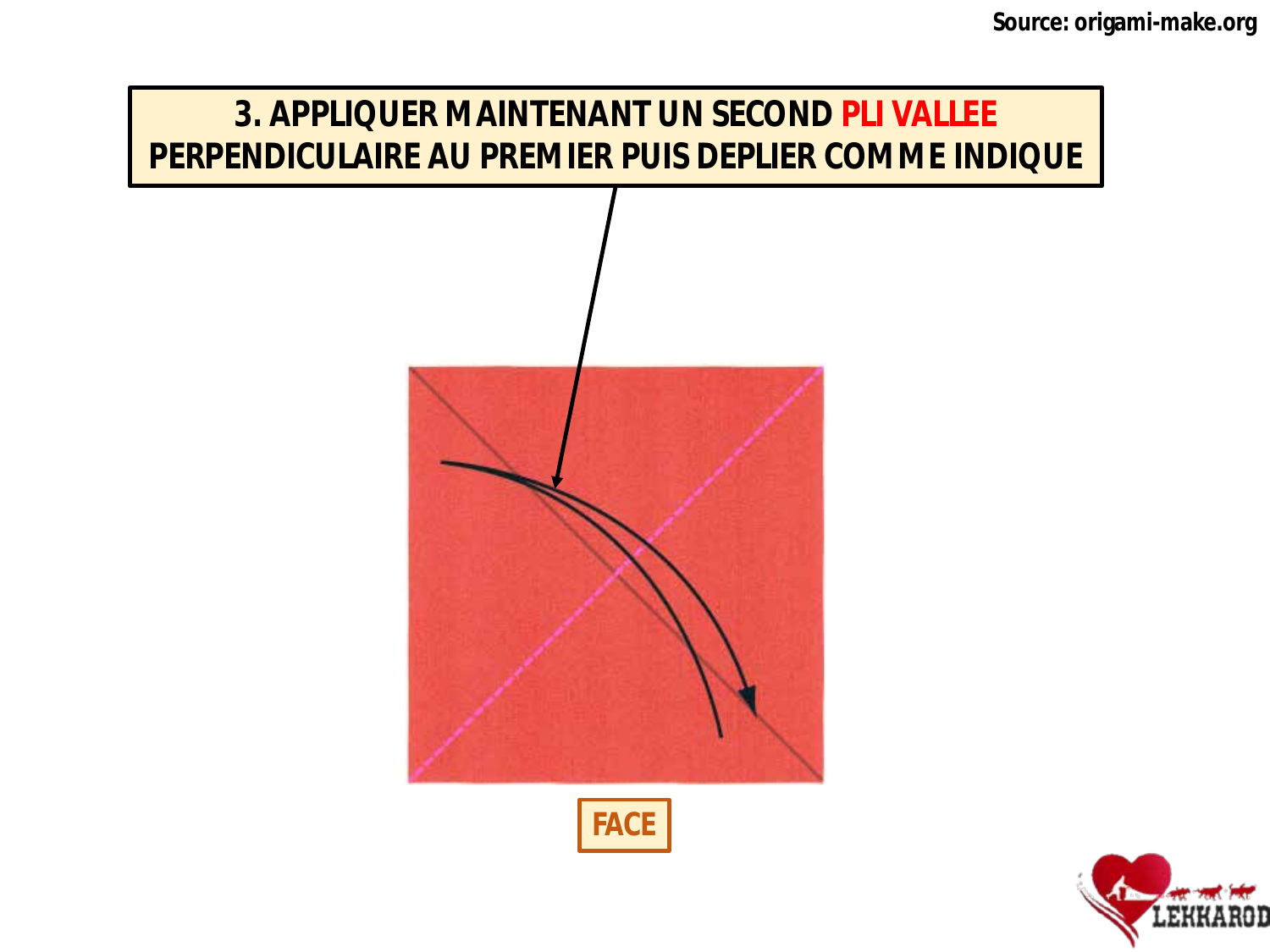

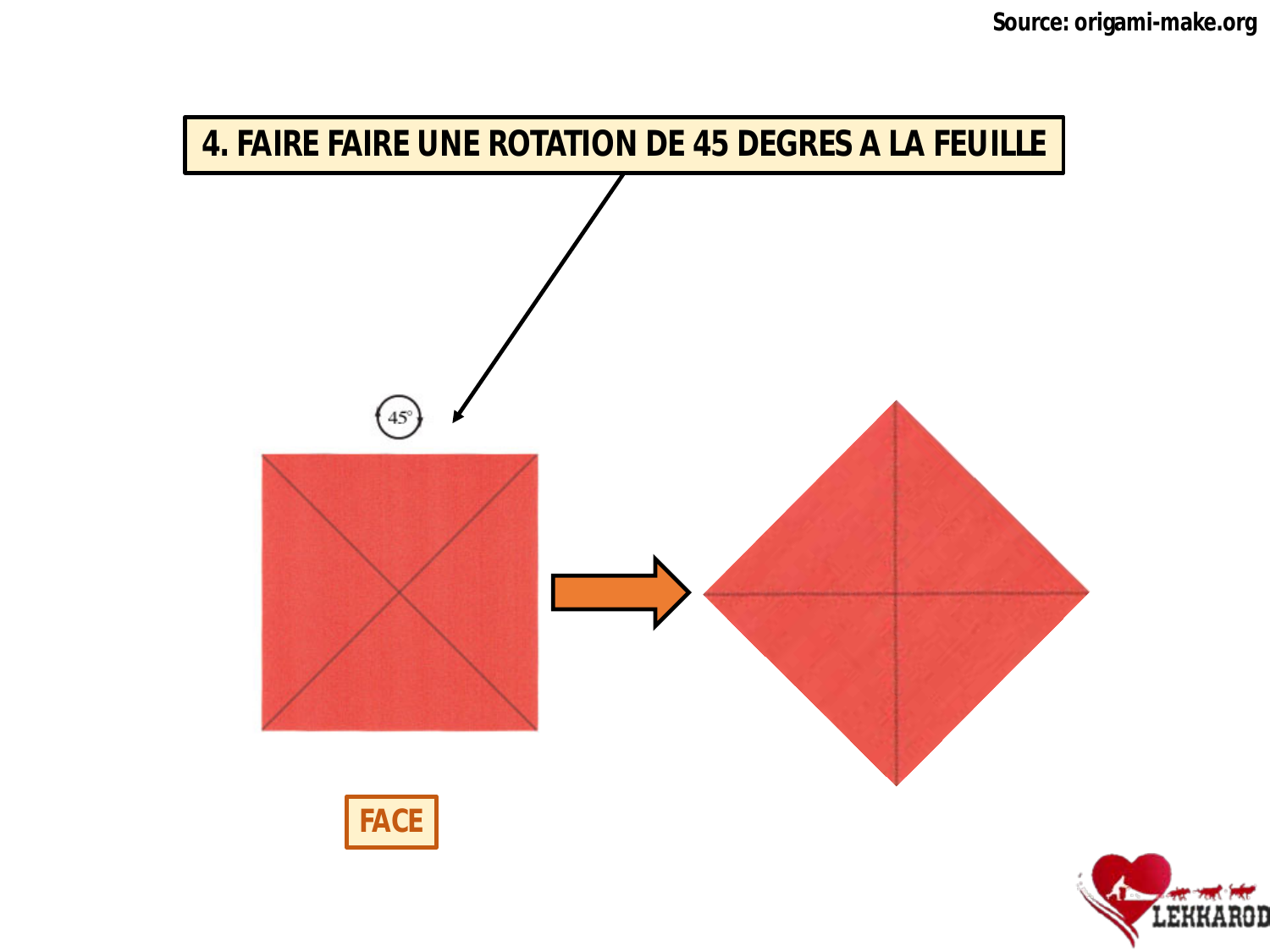

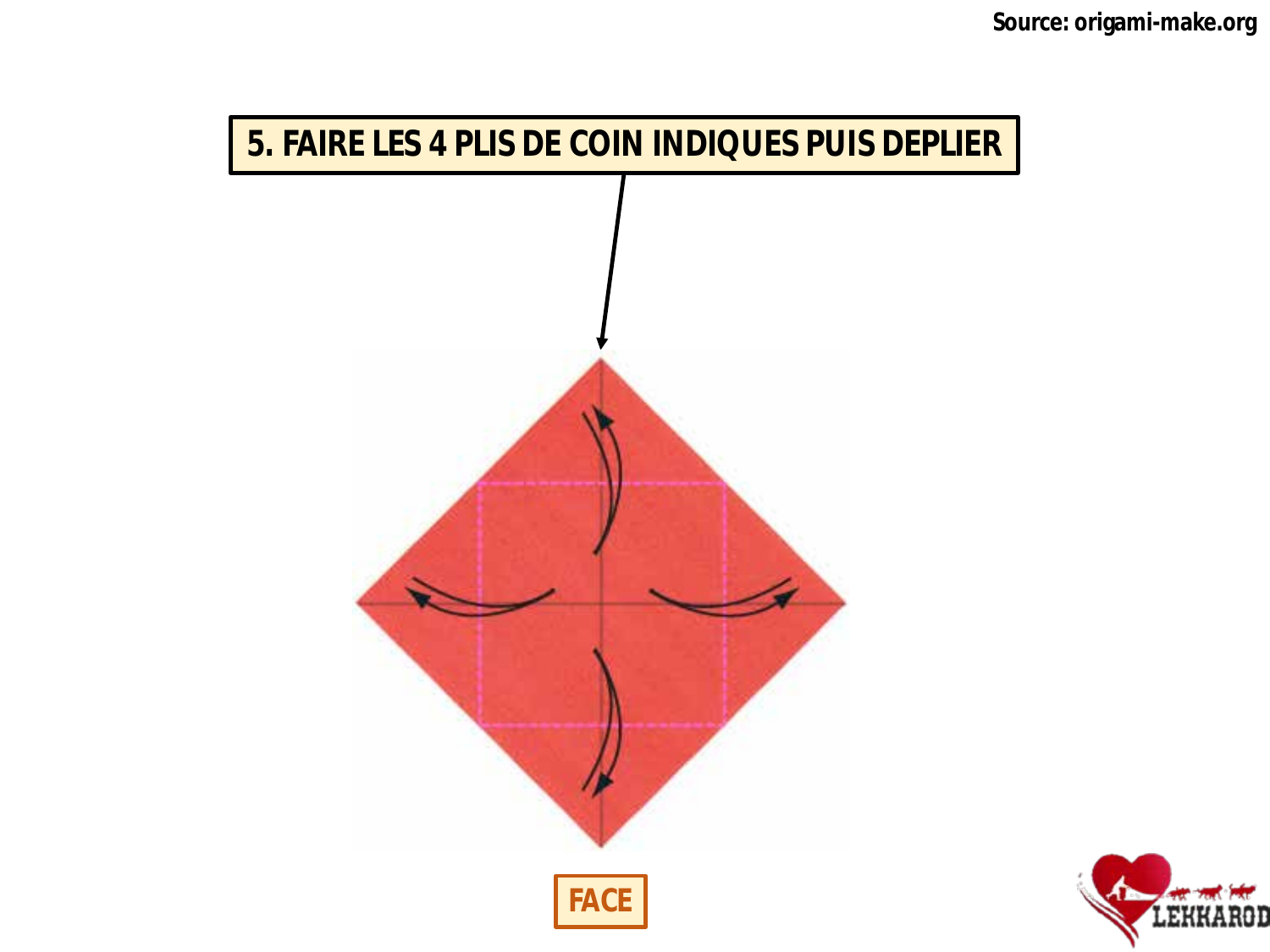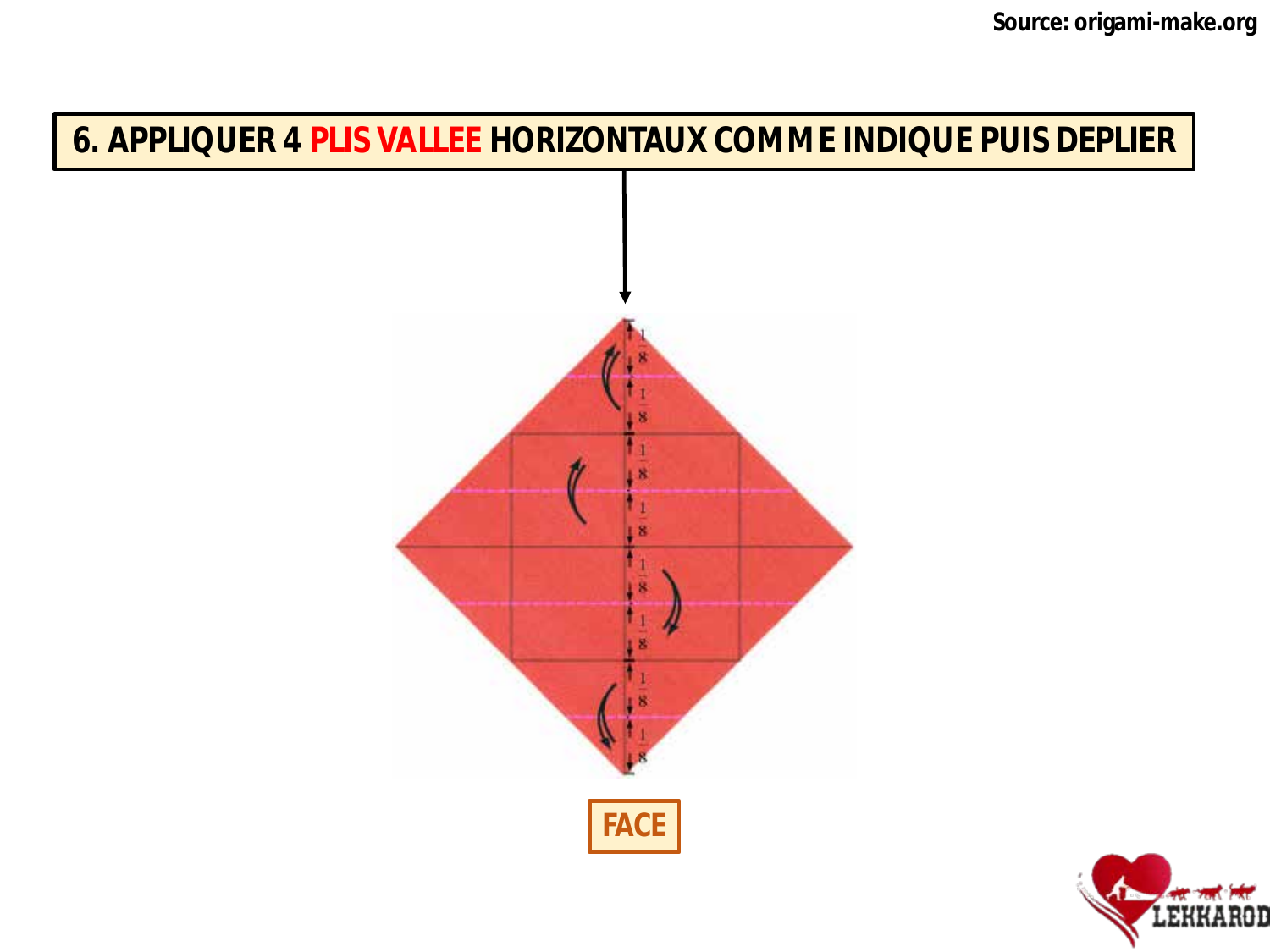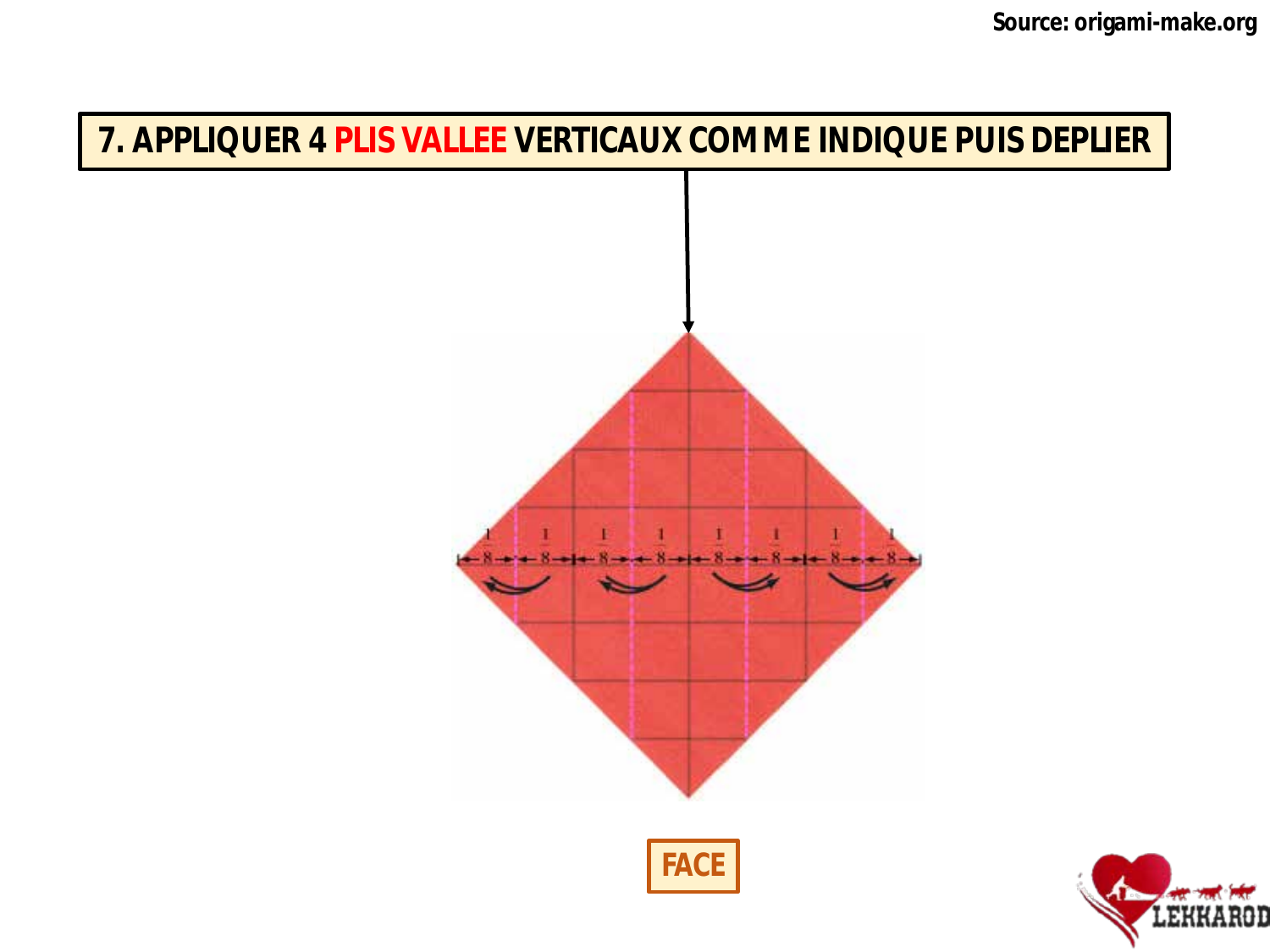

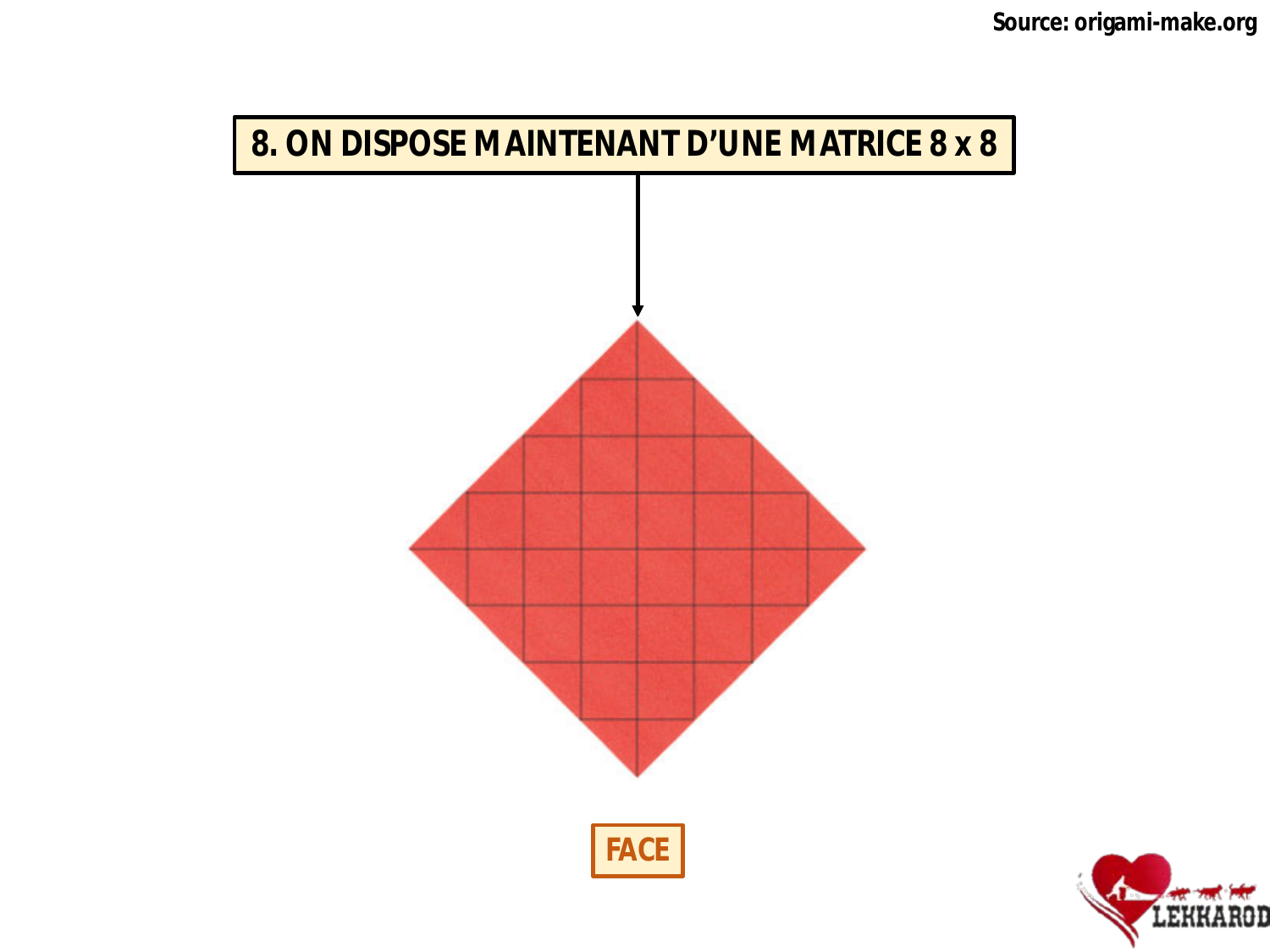

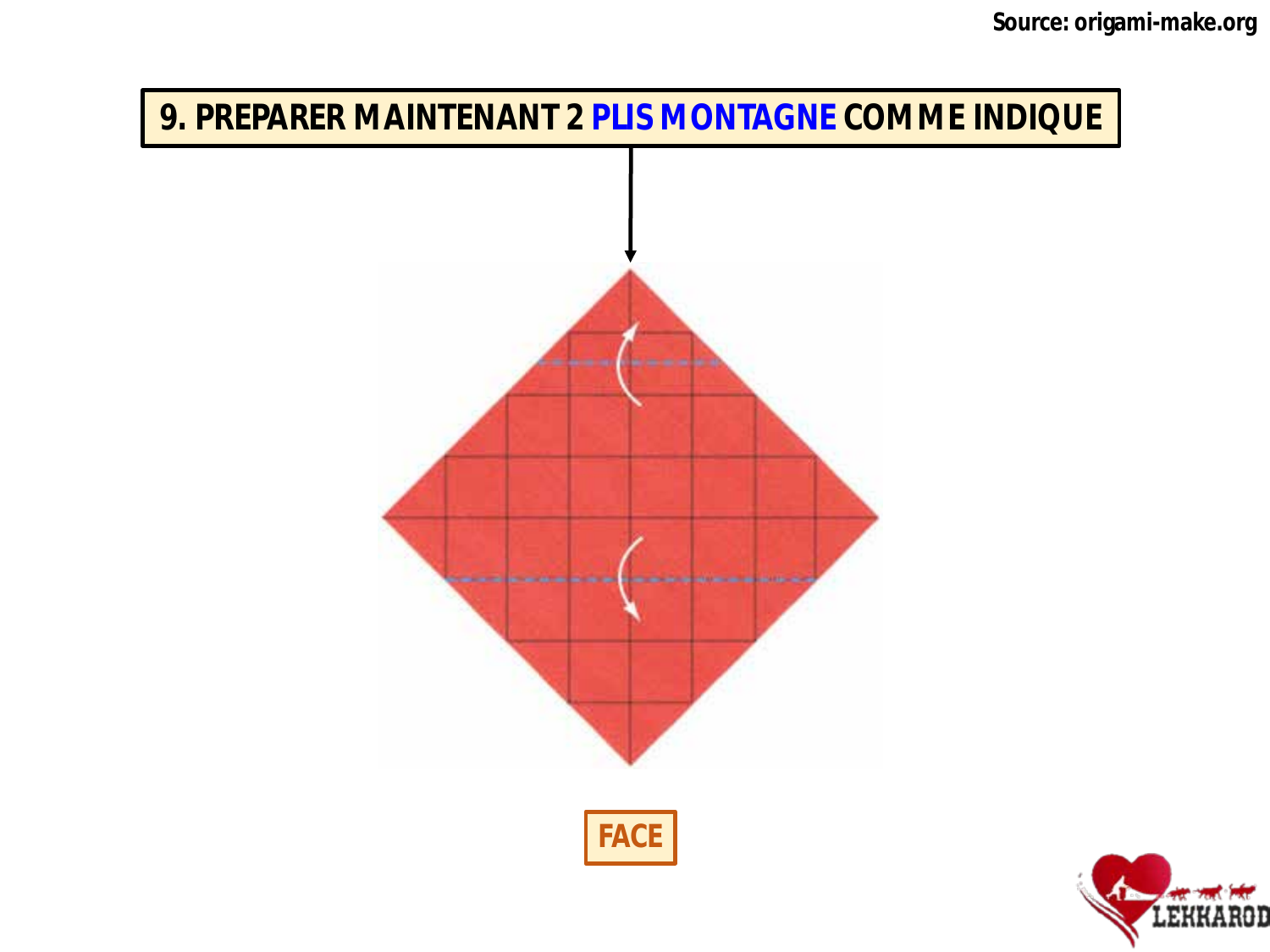

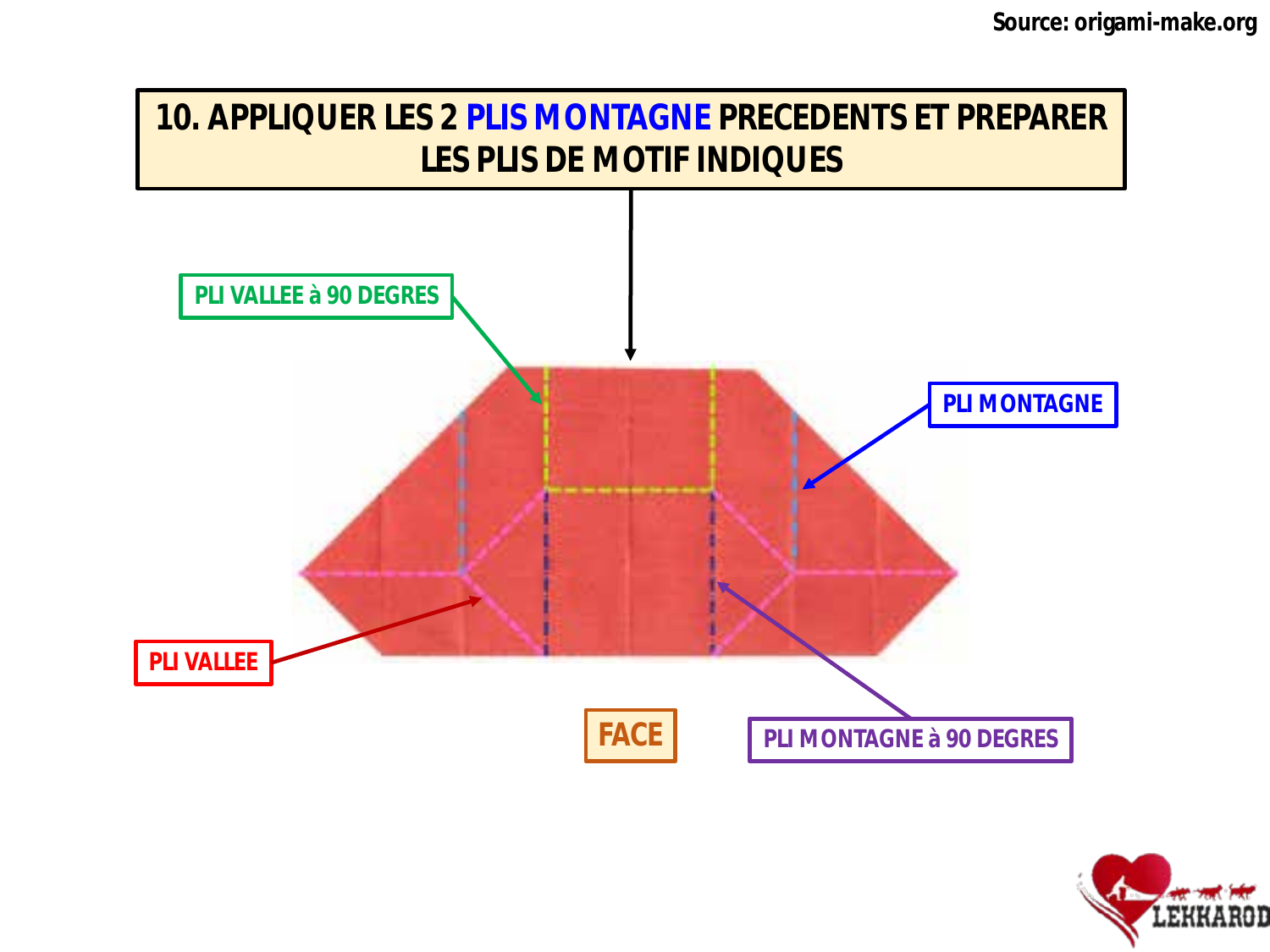

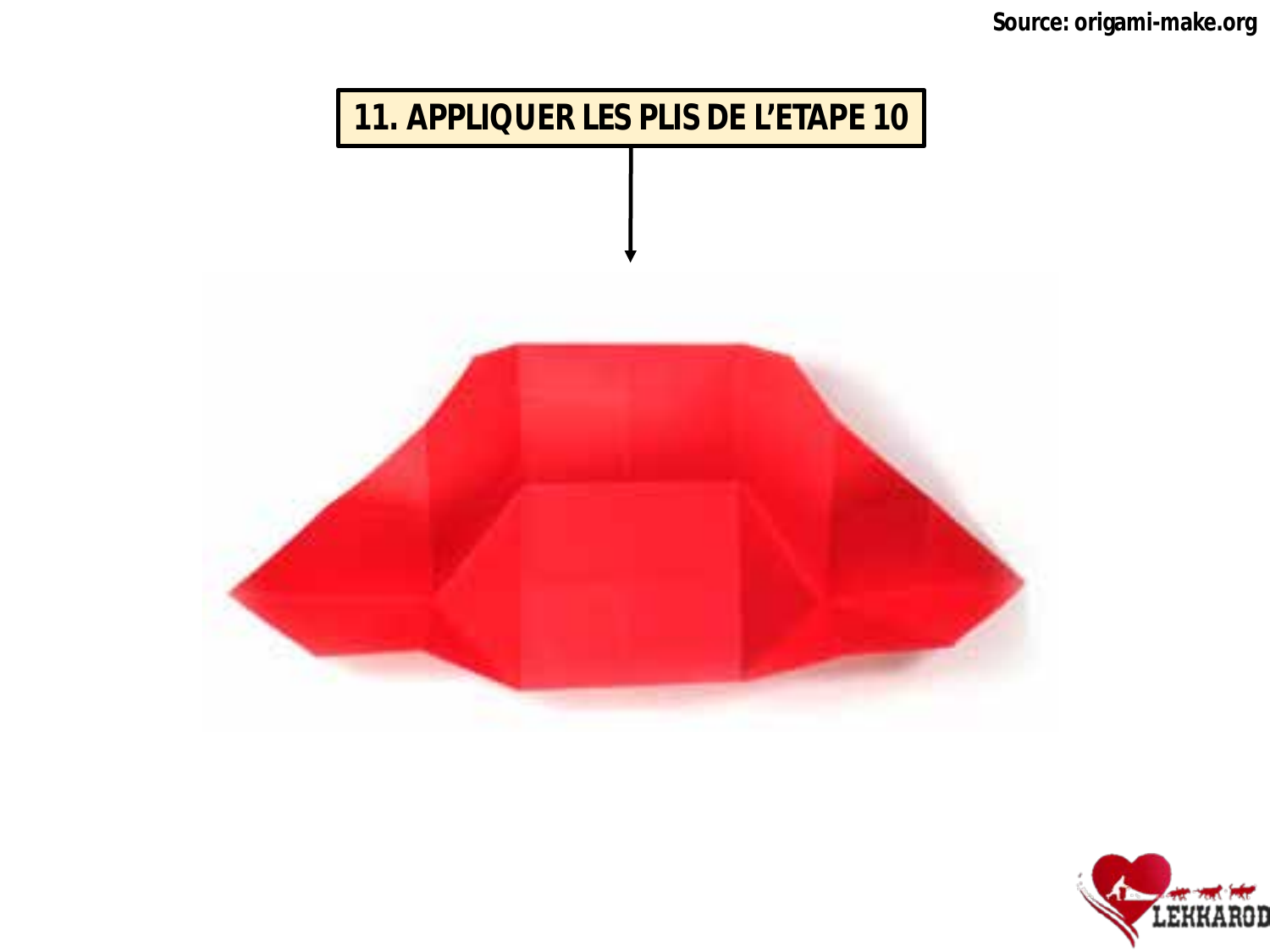

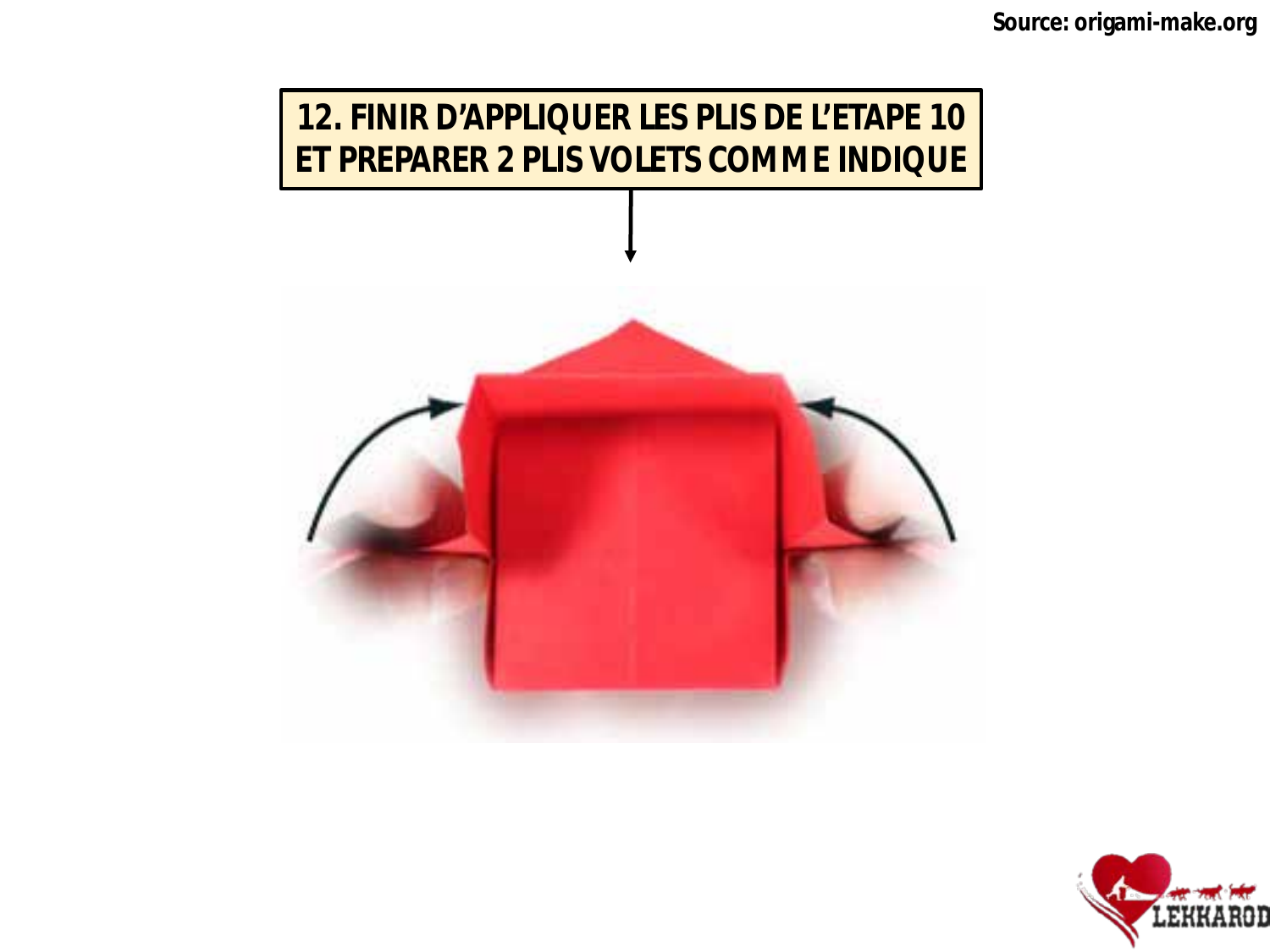### 13. APPLIQUER LES 2 PLIS VOLETS ET FAIRE TOURNER LE MODELE DE 90 DEGRES



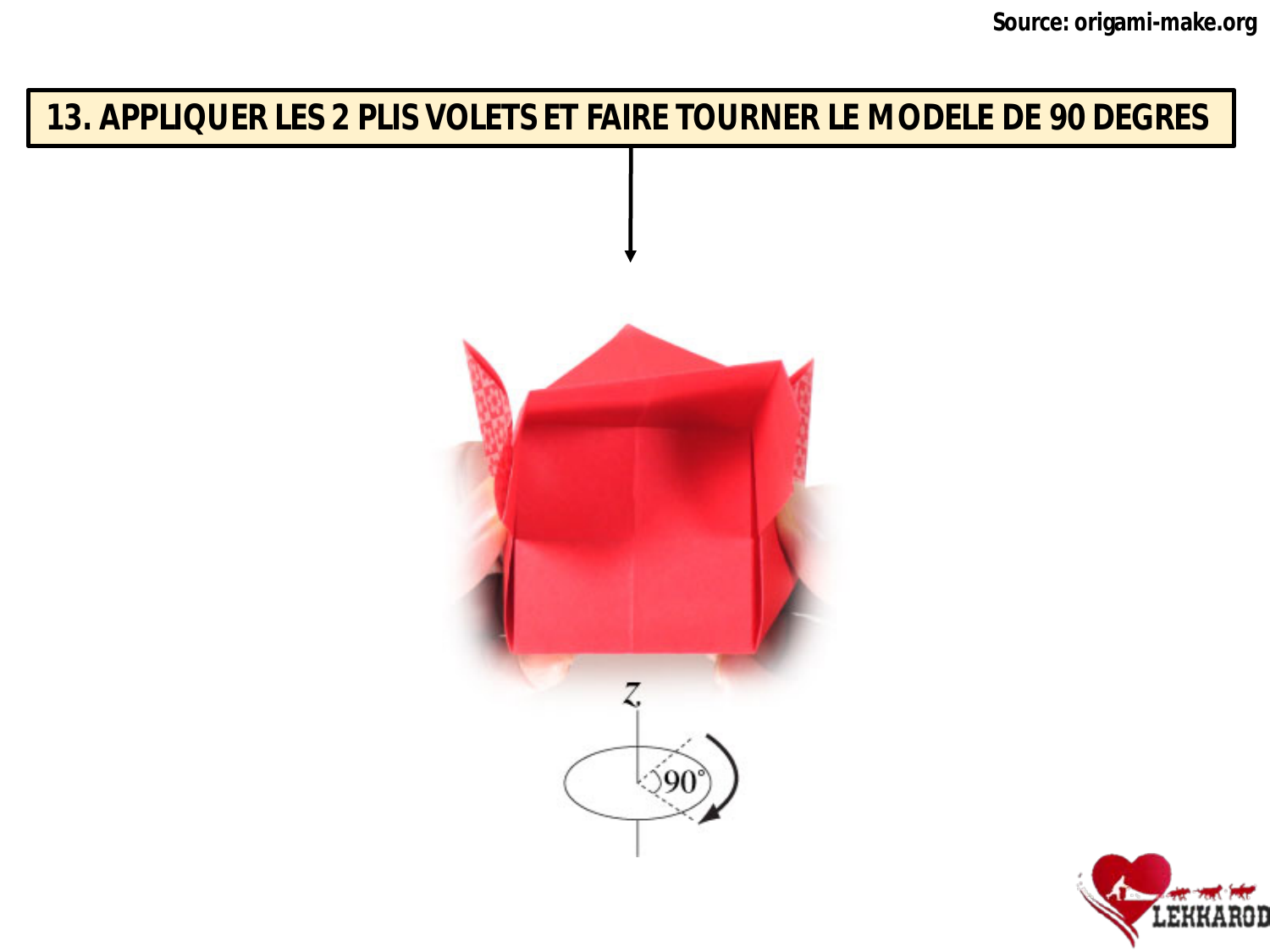

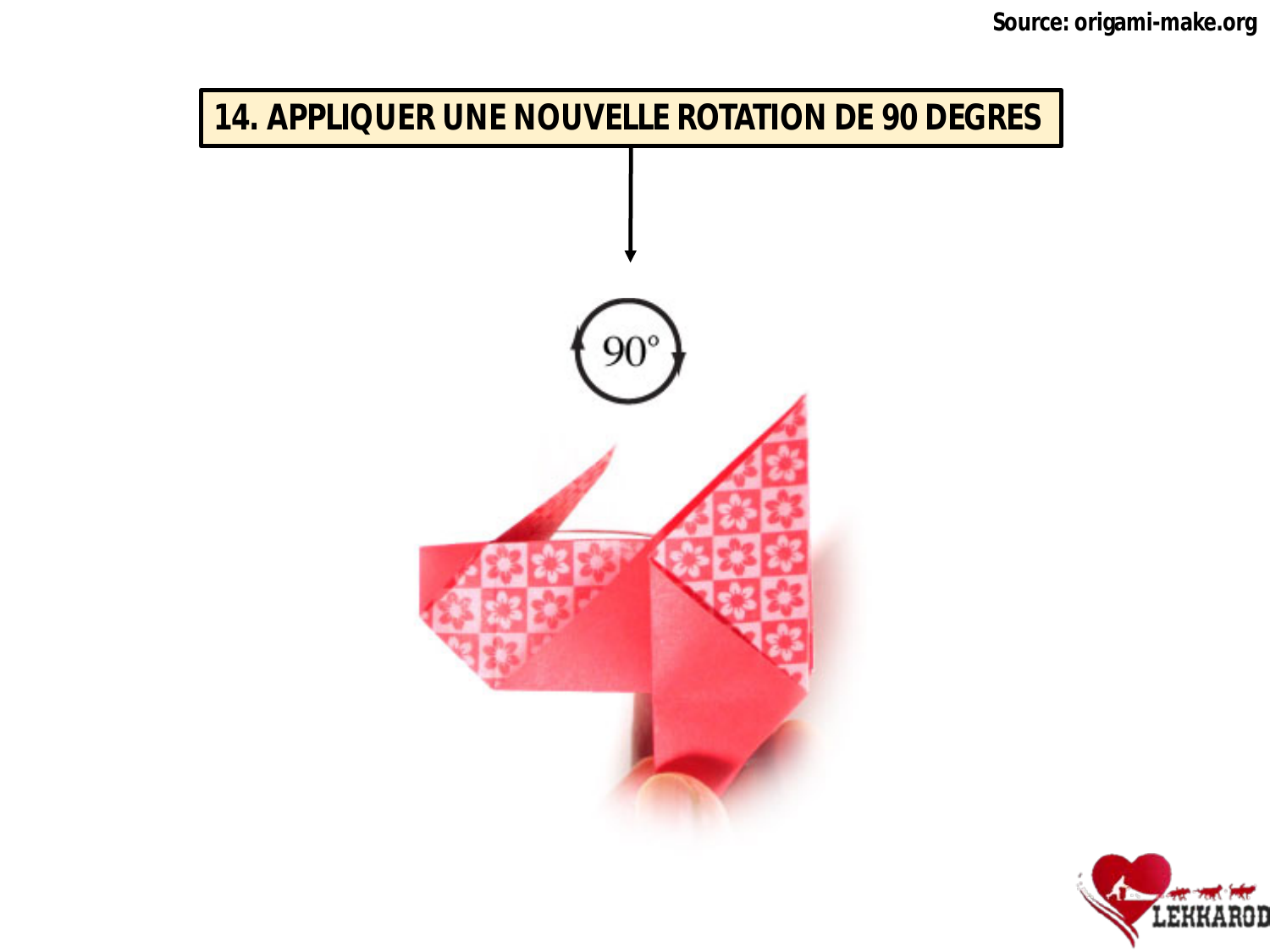### **15. PREPARER UN PLI VALLEE ET UN PLI MONTAGNE COMME INDIQUE**



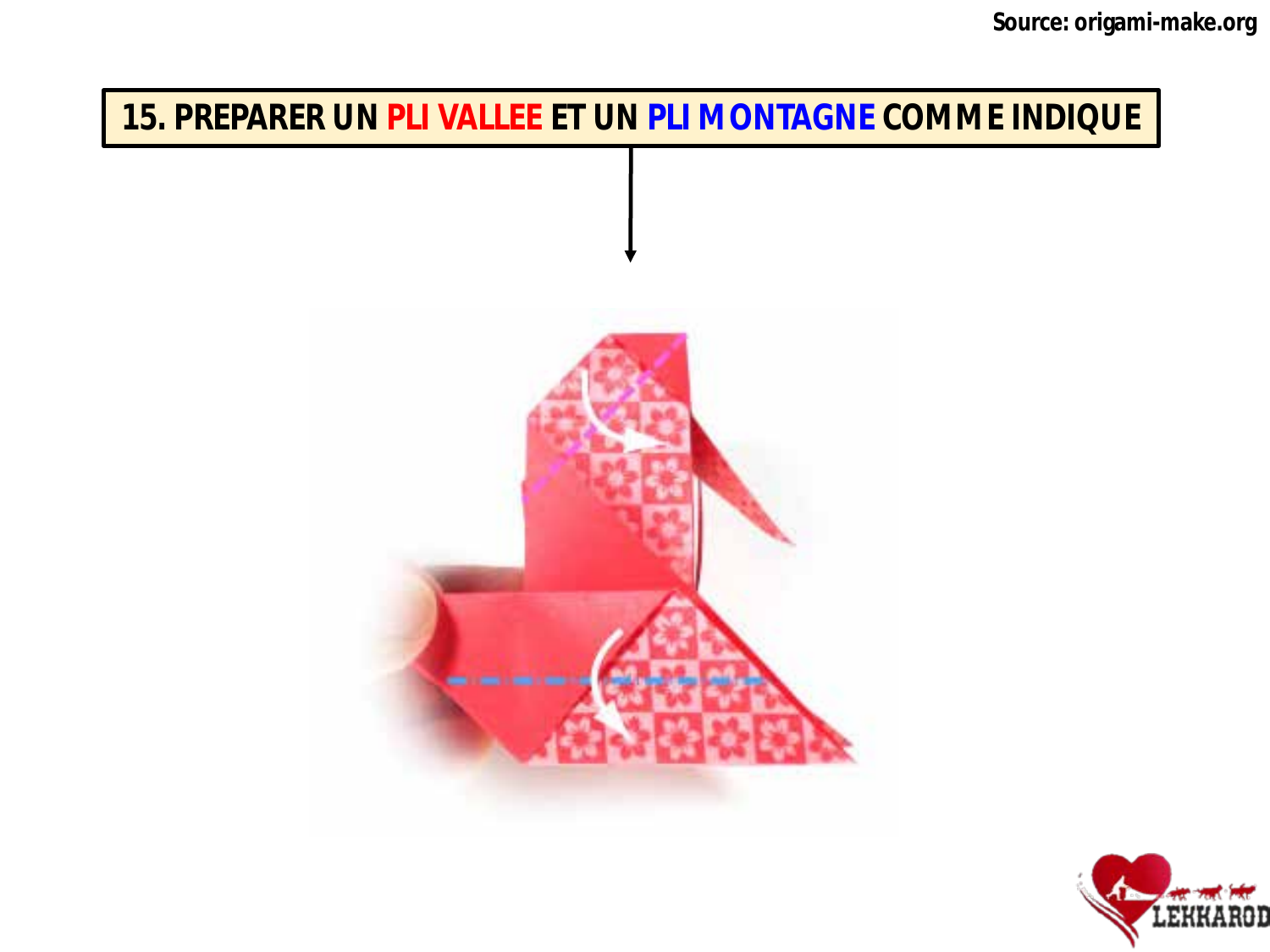### **16. APPLIQUER LES PLIS DE L'ETAPE 15 ET TOURNER LE MODELE DE 180 DEGRES**



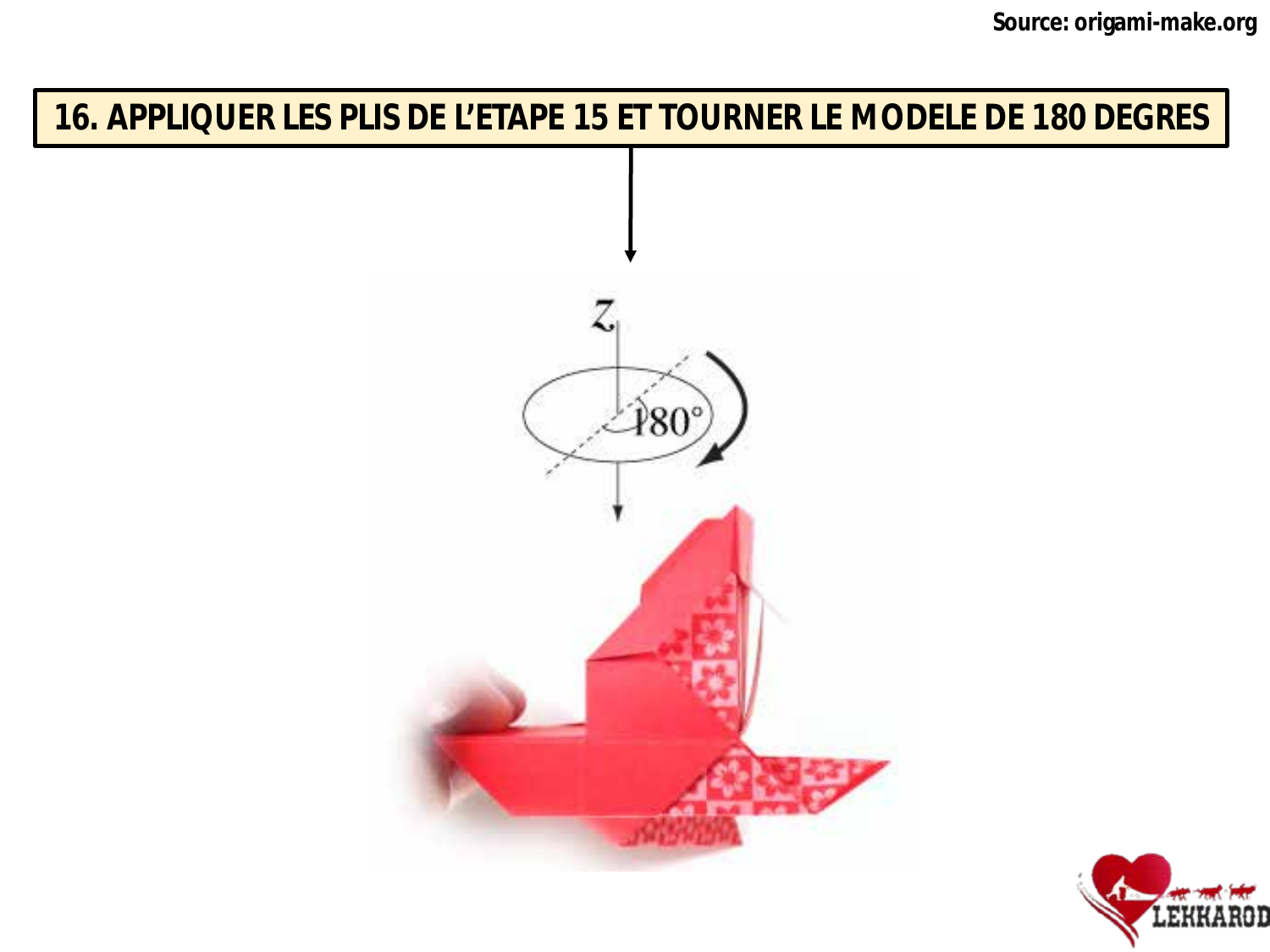# **17. APRES AVOIR APPLIQUE LA ROTATION PREPARER UN PLI VALLEE ET UN PLI MONTAGNE COMME INDIQUE**

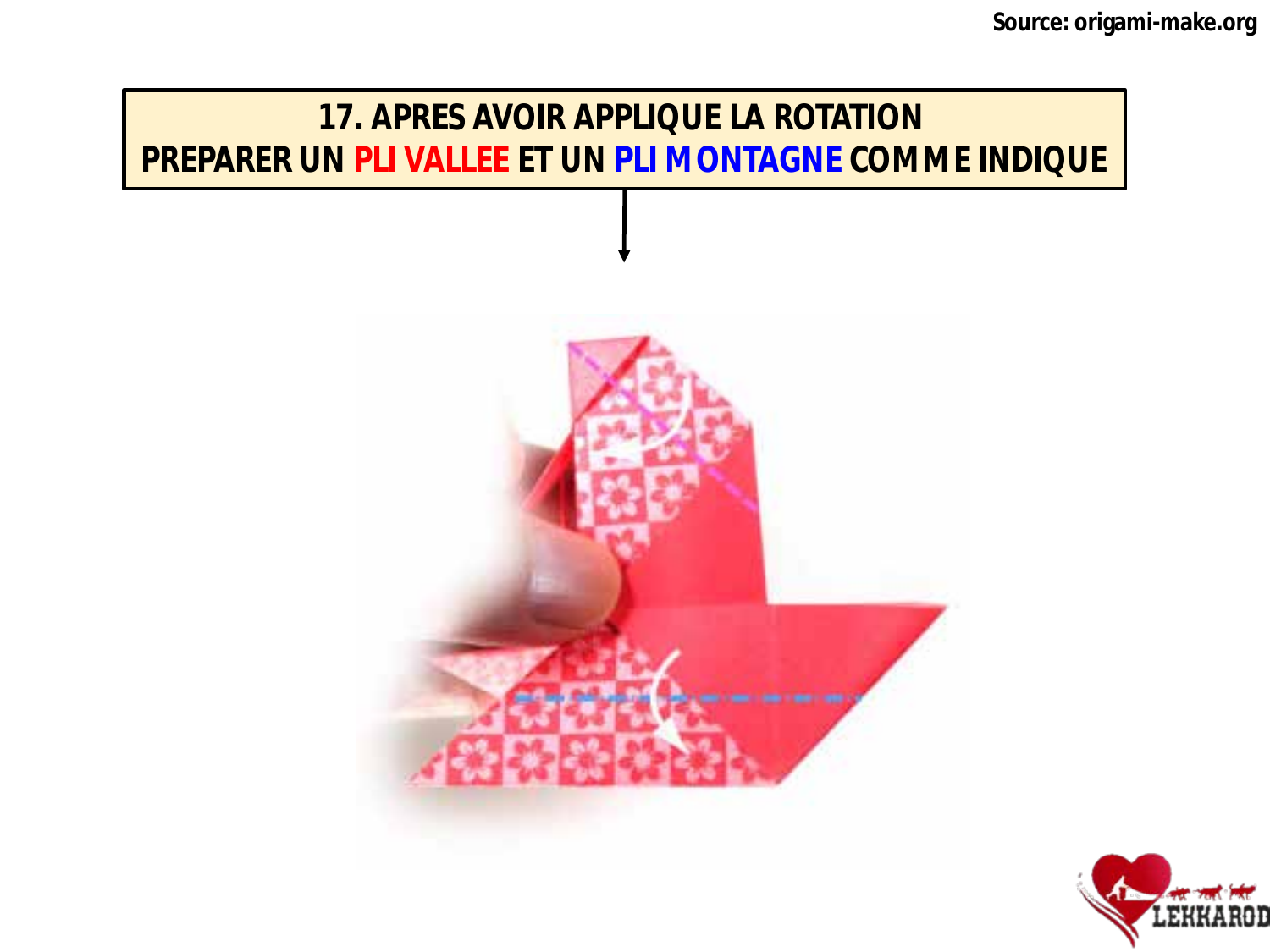

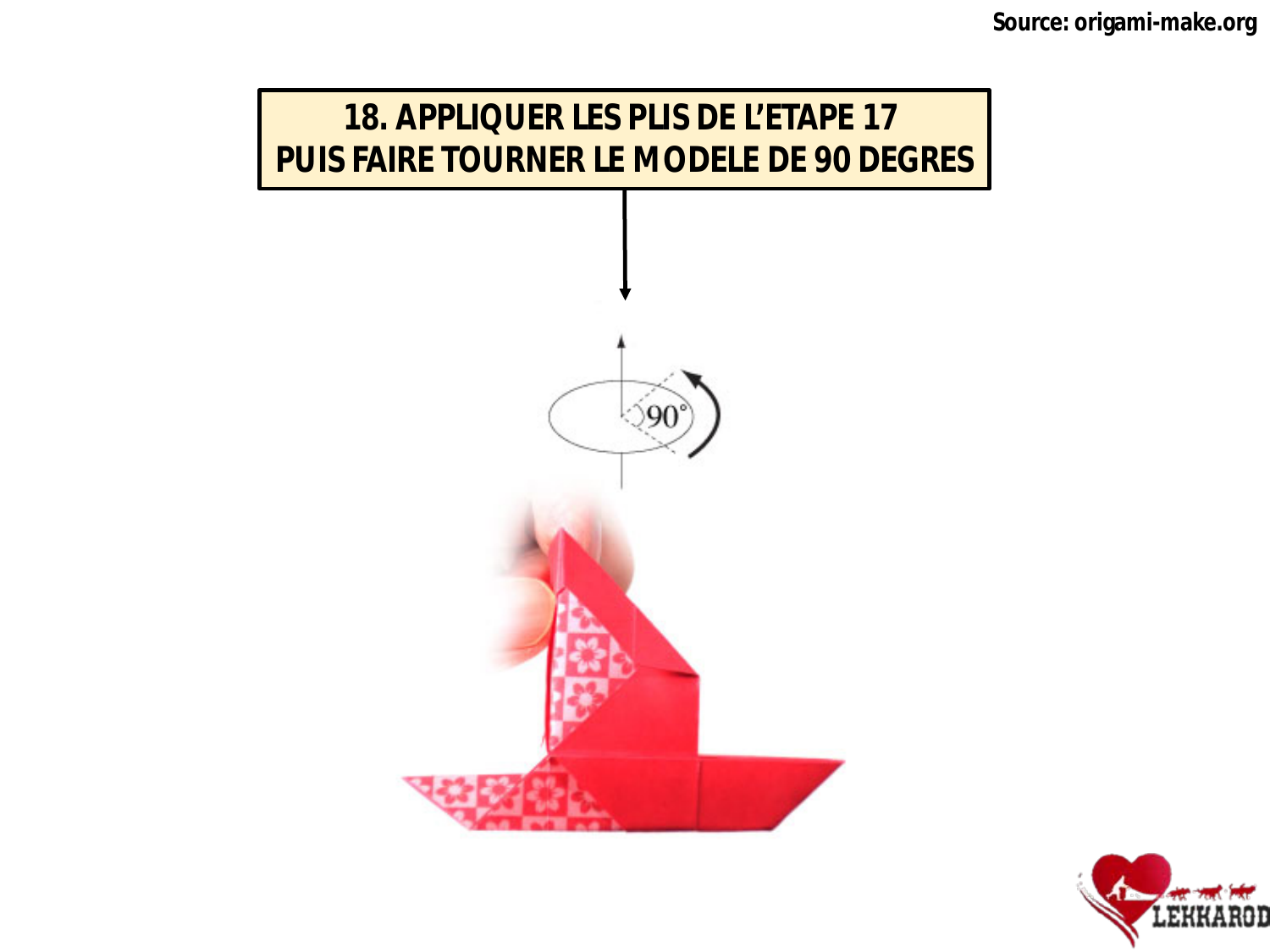### **19. APRES LA ROTATION PREPARER UN PLI MONTAGNE COMME INDIQUE**



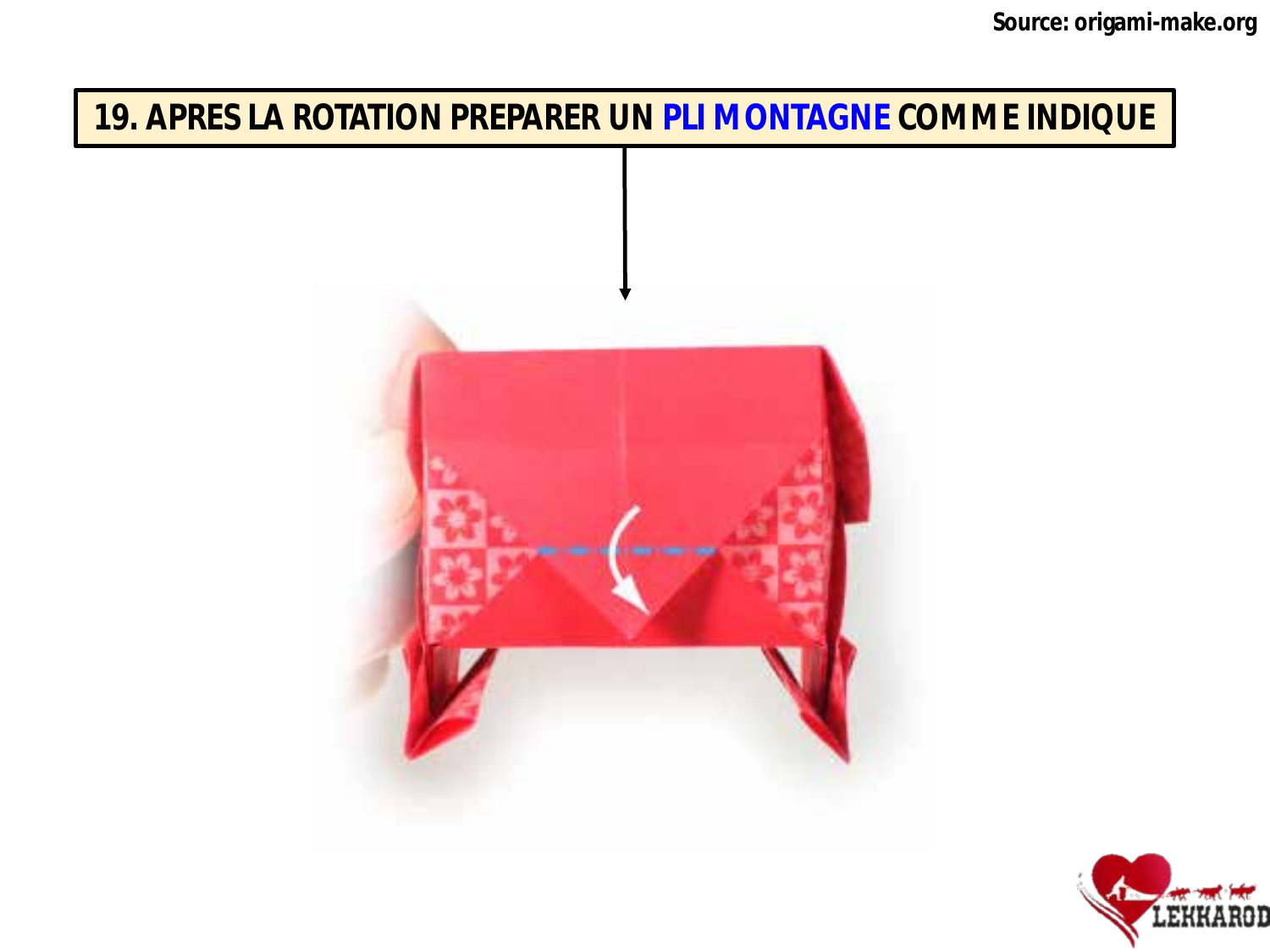